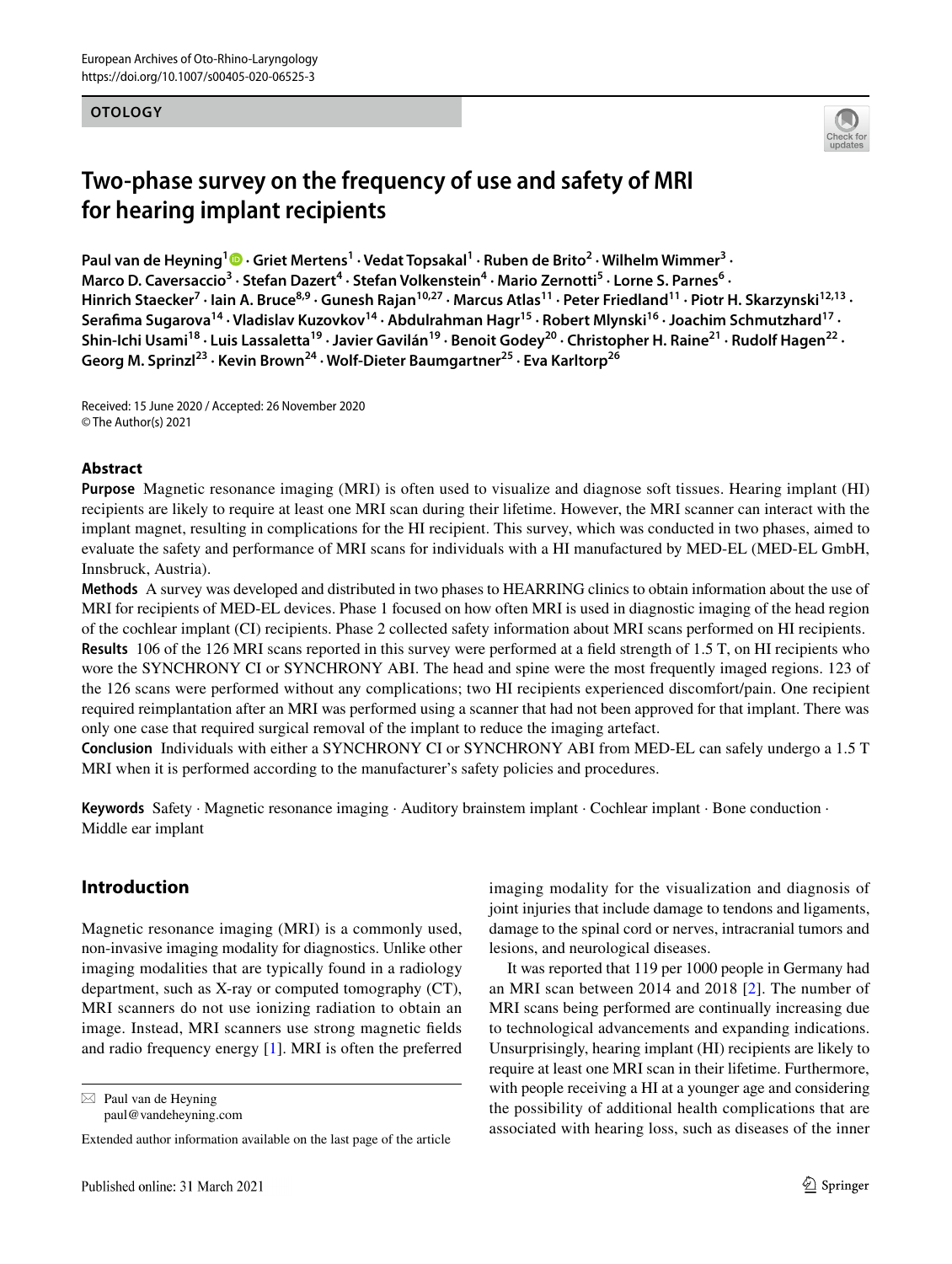ear, vestibular schwannomas, or neurofbromatosis 2 (NF2), the number of MRI scans that are required may be even higher [[3\]](#page-7-2). Therefore, it is important to be aware of the safety of a HI recipient whilst undergoing an MRI scan.

An MRI scanner has a large magnetic coil that generates a strong, constant magnetic feld. The strength of this magnetic feld varies from one scanner to another, ranging from 0.2 T to 7.0 T or higher. Most radiology departments around the world have 1.5 T or 3.0 T MRI scanners, with stronger magnets resulting in higher resolution images [[1,](#page-7-0) [4](#page-7-3)[–7\]](#page-7-4). Safety is a key concern for HI recipients because a strong magnetic feld can interact with the internal magnet of the HI and result in signifcant complications for the HI recipient [\[8](#page-7-5)]. It has been reported in the literature that HIs, such as cochlear implants (CIs), auditory brainstem implants (ABIs), middle ear implants, or bone conduction devices, are associated with unwanted complications during an MRI scan. These complications include large artefacts or distortions on the MR image, distortion or dislocation of the implant magnet, weakening of the implant magnet, demagnetization, or an increase in temperature in the vicinity of the implant  $[3, 9-17]$  $[3, 9-17]$  $[3, 9-17]$  $[3, 9-17]$ .

Shew et al. evaluated the safety of CI and ABI recipients during a 1.5 T MRI, and found that fve out of 15 HI recipients experienced a complication [[16](#page-7-8)]. Many HI recipients have also reported pain or discomfort during an MRI scan [\[11,](#page-7-9) [18](#page-7-10)]. In 2014, Kim et al. reported that out of 30 scans performed on 18 CI recipients, fve recipients who wore head bandages during their MRI scan were unable to complete their scans due to pain; one recipient required surgical reimplantation due to magnet displacement of the implant [\[19\]](#page-7-11). One solution to this problem is to surgically remove the implant magnet before the MRI and surgically replace it afterwards. However, two additional operations carry the risk of infection, complications from anesthesia, damage to the HI, along with the additional costs involved with two surgical procedures [\[20,](#page-7-12) [21\]](#page-7-13).

MED-EL (MED-EL GmbH, Innsbruck, Austria) have developed HIs that are suitable for use within an MRI scanner because removal of the implant magnet is not required. MED-EL received a CE mark in 2014 and FDA approval in 2015 for the SYNCHRONY to be used in an MRI up to 3.0 T, with subsequent regulatory approvals in other countries and regions. The SYNCHRONY has a diametrically magnetized and rotatable internal magnet that can turn freely and self-align in response to the external magnetic feld. A diametrically magnetized internal magnet is less likely to result in the complications that were previously observed with many other HIs that use axially magnetized magnets [\[3](#page-7-2), [16\]](#page-7-8).

We distributed surveys in two phases to HEARRING clinics and collected data from the clinics on the use of MRI for HI recipients. The frst phase aimed to evaluate how often MRI is used instead of other imaging modalities to image CI recipients and what local policies or procedures are in place for imaging CI recipients. The second phase aimed to retrospectively determine the number of complications reported from MED-EL HI recipients following an MRI scan. We hypothesize that no complications will be reported when MRI scans are performed according to the safety policies and procedures outlined by MED-EL [[22](#page-7-14)], but that some complications may occur if these policies are not adhered to.

#### **Methods**

#### **Phase 1**

A survey was developed that consists of fve questions about the diagnostic imaging modalities used for CI recipients. This survey was distributed to HEARRING clinics (see Appendix A) and each clinic was given two weeks to complete the survey. This survey was used to obtain information about the imaging modality that is most often used to image the head region of a CI recipient, how often radiologists refused to perform an MRI on a CI recipient, and if there were any local policies in place for imaging CI recipients.

#### <span id="page-1-0"></span>**Phase 2**

Following analysis of the results from the frst survey, a second survey was distributed to the same HEARRING clinics to retrospectively collect information relating to MRI scans that were performed on recipients of MED-EL HIs (this included CI, ABI, middle ear implants, and bone conduction devices). The survey asked questions relating to the age of the HI recipient at the time of the MRI scan, the body region scanned, and the reason for the MRI. Information was also requested about the implant model, date of implantation, feld strength of the MRI scanner, if a protective head bandage was used, and whether there were any complications during the MRI scanning procedure. The survey also asked if the imaging artefact afected the ability to diagnose the HI recipient and if users with a SYNCHRONY HI had the magnet removed prior to scanning.

Clinics were asked to complete the survey for every HI recipient that received an MRI scan between December 2013 and April 2018. This survey only collected anonymized data and information from health records available at each clinic. The survey could be completed online or completed ofine and returned via email.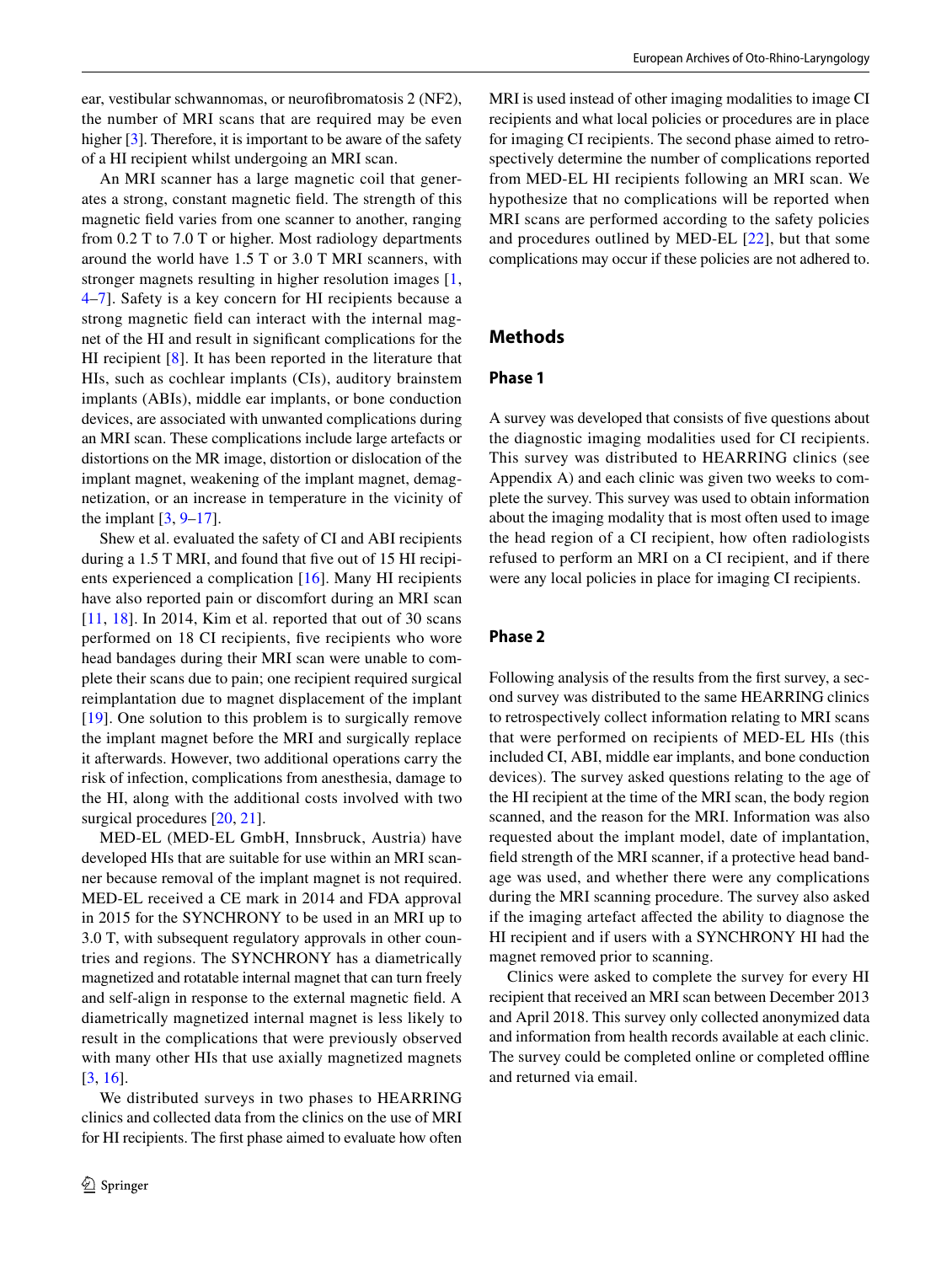#### **Results**

#### **Phase 1**

Results from the frst phase of the survey were collected from 26 HEARRING clinics, as shown in Table [1.](#page-2-0) The survey respondents at each participating clinic were CI surgeons currently active at the clinics and who reported on their experiences. The results showed that CT and MRI were both used to image the head region of CI recipients. Ten clinics stated that their decision to either use CT or MRI depended on the pathological investigation. Twelve clinics were aware of radiologists who refused to perform an MRI of the head region on a CI recipient and 12 clinics were unaware of such cases occurring. Of those clinics who were aware of radiologists who refused to perform MRIs on CI recipients, only three reported that radiologists were concerned about performing MRI scans on persons who were implanted with hearing devices. Nineteen clinics did not have a general policy for the removal of the CI's internal magnet prior to imaging. Four clinics noted that their radiology department had the policy that CI recipients should typically be imaged using CT instead of MRI, whereas 19 clinics noted that this was not a policy in their radiology department.

#### **Phase 2**

The second phase was completed by 17 of the 26 HEAR-RING clinics that received the survey. The results from this phase reported on the number of MRI scans that were performed on 88 recipients of MED-EL HIs between December 2013 and April 2018. This group of HI recipients consisted of 46 females and 41 males (one recipient's gender was not reported). Seventy-eight recipients were unilaterally implanted and 10 were bilaterally implanted. Seventy-fve recipients were adults (mean age at the time of MRI 55.6 years; standard deviation  $\pm$  18.0 years; range 18–83 years) and 10 were children (mean age at the time of MRI 5.4 years; standard deviation  $\pm$  5.8 years; range 1–17 years); the age of 3 recipients were not reported. The mean time period between implantation and receiving an

<span id="page-2-0"></span>

| Table 1 Results from Phase<br>1 of the survey. Twenty-six<br>HEARRING clinics were asked<br>how often MRI was used for<br>cochlear implant (CI) recipients<br>and whether local policies<br>are in place at each clinic for<br>performing an MRI on CI<br>recipients |                                                                                                                  | Number<br>of clinics |  |  |  |  |
|----------------------------------------------------------------------------------------------------------------------------------------------------------------------------------------------------------------------------------------------------------------------|------------------------------------------------------------------------------------------------------------------|----------------------|--|--|--|--|
|                                                                                                                                                                                                                                                                      | What do you typically do more of for imaging the head region?                                                    |                      |  |  |  |  |
|                                                                                                                                                                                                                                                                      | CT                                                                                                               | 8                    |  |  |  |  |
|                                                                                                                                                                                                                                                                      | <b>MRI</b>                                                                                                       | 3                    |  |  |  |  |
|                                                                                                                                                                                                                                                                      | CT and MRI                                                                                                       | 3                    |  |  |  |  |
|                                                                                                                                                                                                                                                                      | X-ray                                                                                                            | 1                    |  |  |  |  |
|                                                                                                                                                                                                                                                                      | It depends                                                                                                       | 10                   |  |  |  |  |
|                                                                                                                                                                                                                                                                      | No answer                                                                                                        | 1                    |  |  |  |  |
|                                                                                                                                                                                                                                                                      | Are you aware of radiologists who refuse to perform an MRI on people with a CI?                                  |                      |  |  |  |  |
|                                                                                                                                                                                                                                                                      | Yes                                                                                                              | 12                   |  |  |  |  |
|                                                                                                                                                                                                                                                                      | No                                                                                                               | 12                   |  |  |  |  |
|                                                                                                                                                                                                                                                                      | Not anymore                                                                                                      | 1                    |  |  |  |  |
|                                                                                                                                                                                                                                                                      | No answer                                                                                                        | 1                    |  |  |  |  |
|                                                                                                                                                                                                                                                                      | If yes, was this because of a previous negative experience with people with a CI?                                |                      |  |  |  |  |
|                                                                                                                                                                                                                                                                      | Yes                                                                                                              | 3                    |  |  |  |  |
|                                                                                                                                                                                                                                                                      | N <sub>0</sub>                                                                                                   | 6                    |  |  |  |  |
|                                                                                                                                                                                                                                                                      | No answer                                                                                                        | 3                    |  |  |  |  |
|                                                                                                                                                                                                                                                                      | In your local radiology department, is there a general policy on removing the implant magnet prior to an<br>MRI? |                      |  |  |  |  |
|                                                                                                                                                                                                                                                                      | Yes                                                                                                              | 3                    |  |  |  |  |
|                                                                                                                                                                                                                                                                      | N <sub>0</sub>                                                                                                   | 19                   |  |  |  |  |
|                                                                                                                                                                                                                                                                      | Yes/no                                                                                                           | 2                    |  |  |  |  |
|                                                                                                                                                                                                                                                                      | No answer                                                                                                        | 2                    |  |  |  |  |
|                                                                                                                                                                                                                                                                      | Is there a policy to image people with a CI with CT instead of MRI?                                              |                      |  |  |  |  |
|                                                                                                                                                                                                                                                                      | Yes                                                                                                              | 4                    |  |  |  |  |
|                                                                                                                                                                                                                                                                      | N <sub>0</sub>                                                                                                   | 19                   |  |  |  |  |
|                                                                                                                                                                                                                                                                      | Yes/no                                                                                                           | 2                    |  |  |  |  |
|                                                                                                                                                                                                                                                                      | No answer                                                                                                        | 1                    |  |  |  |  |
|                                                                                                                                                                                                                                                                      |                                                                                                                  |                      |  |  |  |  |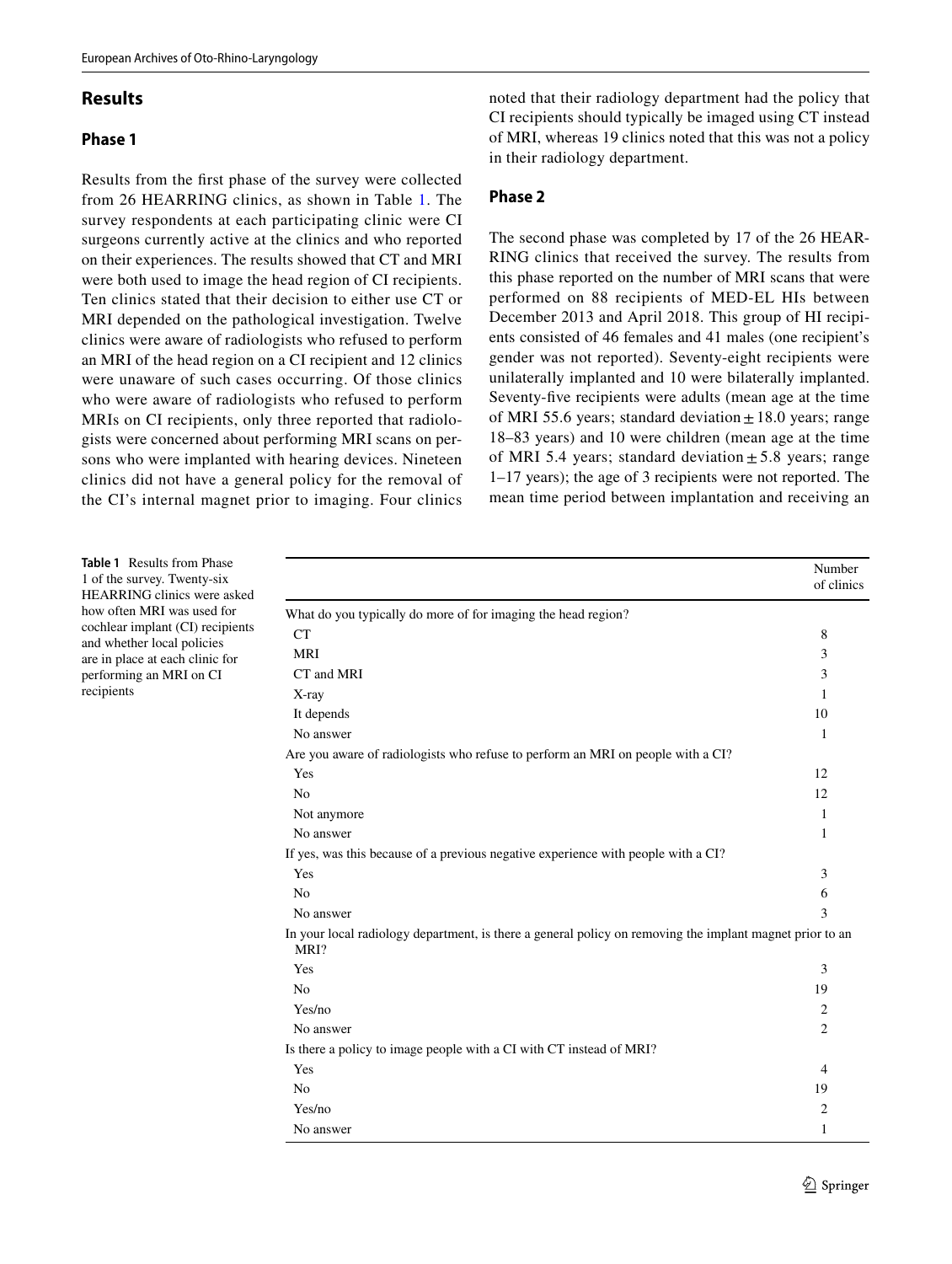MRI was 2.4 years (standard deviation  $\pm$  2.1 years; range 0.2–10 years).

Between December 2013 and April 2018, a total of 126 scans were performed at diferent feld strengths on this group of 88 HI recipients. It should be noted that irrespective of whether recipients were uni- or bilaterally implanted, some recipients may have had more than one scan on their device(s): 73 HI recipients had one MRI scan (73 scans); eight had two scans (16 scans); four had three scans (12 scans); two had four scans (8 scans); and one HI recipient had five scans (5 scans). This accounts for 114 of the 126 reported scans. In terms of the scans performed on bilaterally implanted recipients, 8 recipients had only one scan (8 scans) and two recipients had two scans (4 scans), which accounts for the remaining 12 scans reported in the survey.

Table [2](#page-3-0) provides a list of the type and model of HIs that the 88 recipients wore that resulted in the 126 scans reported in the survey. Table [2](#page-3-0) also shows the number of times a type and model of the device was scanned at a particular magnetic feld strength. The majority of HI recipients that underwent an MRI scan had a CI in one of the fve models listed in the table; other HIs included the BONEBRIDGE BCI 601 bone conduction device, SOUNDBRIDGE VORP 503 middle ear implant, SYNCHRONY ABI, or other non-MED-EL implants (implanted on the contralateral side of bilateral HI recipients). A protective head bandage was used for 72 scans (i.e., 28 SYNCHRONY; 15 SYNCHRONY ABI; 20 CONCERTO; 9 SONATA; 4 BONEBRIDGE BCI 601; 3 PULSAR; 2 COMBI40+; 0 VORP 503; 2 other), not

used for 23 scans, and it was not specifed if a head bandage was used for 19 scans.

Most of the MRI scanners reported in this survey had a 1.5 T coil (106 scans), 11 scanners had a 3.0 T coil, one had a 0.2 T coil, and eight were unknown or unspecifed. This accounts for the 126 scans reported by survey respondents. Table [3](#page-3-1) shows the regions that were imaged during each

<span id="page-3-1"></span>**Table 3** The region of the body that was imaged during each MRI scan and the reasons for performing the MRI scan

|                                    | N  |
|------------------------------------|----|
| Region of body imaged              |    |
| Head                               | 77 |
| Spine                              | 24 |
| <b>Neck</b>                        | 5  |
| Chest                              | 2  |
| Abdomen                            | 6  |
| Upper extremities                  | 5  |
| Lower extremities                  | 9  |
| Unspecified/unknown                | 1  |
| <b>Reasons for MRI</b>             |    |
| NF2 monitoring                     | 32 |
| Neurological disease               | 20 |
| Musculoskeletal/injury             | 15 |
| Oncological                        | 9  |
| Pre-implantation of the second ear | 6  |
| Other                              |    |
| Unknown                            | 15 |

<span id="page-3-0"></span>**Table 2** Type and model of MED-EL hearing devices (MED-EL GmbH, Innsbruck, Austria) worn by the 88 HI recipients that were reported in Phase [2](#page-1-0) of the survey

| Type                             | Model                       | $N_{\text{device}}$<br>(number of MRI scans)<br>per model of device) | $N_{\rm T}$<br>(number of MRI scans at different field)<br>strengths for each model of device) |      |          |                |              |
|----------------------------------|-----------------------------|----------------------------------------------------------------------|------------------------------------------------------------------------------------------------|------|----------|----------------|--------------|
|                                  |                             |                                                                      | 0.2T                                                                                           | 1.5T | 3.0T     | Other          | Unknown      |
| Cochlear implant                 | COMBI40/COMBI40+            | 4                                                                    | 0                                                                                              | 3    |          | $\Omega$       | 0            |
|                                  | <b>PULSAR</b>               |                                                                      | 0                                                                                              | 3    |          | $\Omega$       | $\Omega$     |
|                                  | <b>SONATA</b>               | 11                                                                   | $\Omega$                                                                                       | 9    | $\Omega$ | $\Omega$       |              |
|                                  | <b>CONCERTO</b>             | 24                                                                   | 0                                                                                              | 24   | $\Omega$ | $\Omega$       | 0            |
|                                  | <b>SYNCHRONY</b>            | 48                                                                   | $\Omega$                                                                                       | 35   | 9        |                | $\sim$<br>J. |
| Bone conduction device           | <b>BONEBRIDGE BCI 601</b>   | 6                                                                    |                                                                                                | 4    | $\Omega$ | $\mathfrak{D}$ | $\Omega$     |
| Middle ear implant               | <b>SOUNDBRIDGE VORP 503</b> | $\overline{c}$                                                       |                                                                                                |      | $\Omega$ | $\Omega$       | 0            |
| Auditory brainstem implant (ABI) | <b>SYNCHRONY</b>            | 24                                                                   | $\Omega$                                                                                       | 24   | $\Omega$ | $\Omega$       | 0            |
| Other implant*                   |                             |                                                                      | 0                                                                                              | 3    | $\Omega$ | $\Omega$       | 0            |

 $N_{\text{device}}$  denotes the number of MRI scans that were performed on each model of the types of hearing devices reported in the survey.  $N_T$  denotes the number of MRI scans that were performed on each model of the types of hearing devices. Answer options consisted of magnetic feld strengths 0.2, 1.5, and 3.0 T, and "other" and "unknown"; "other" was an answer option for cases where the feld strengths were known to survey respondents but were not one of the numerical feld strength options; "unknown" denotes feld strengths that were not known to survey respondents

\*Hearing implant from another company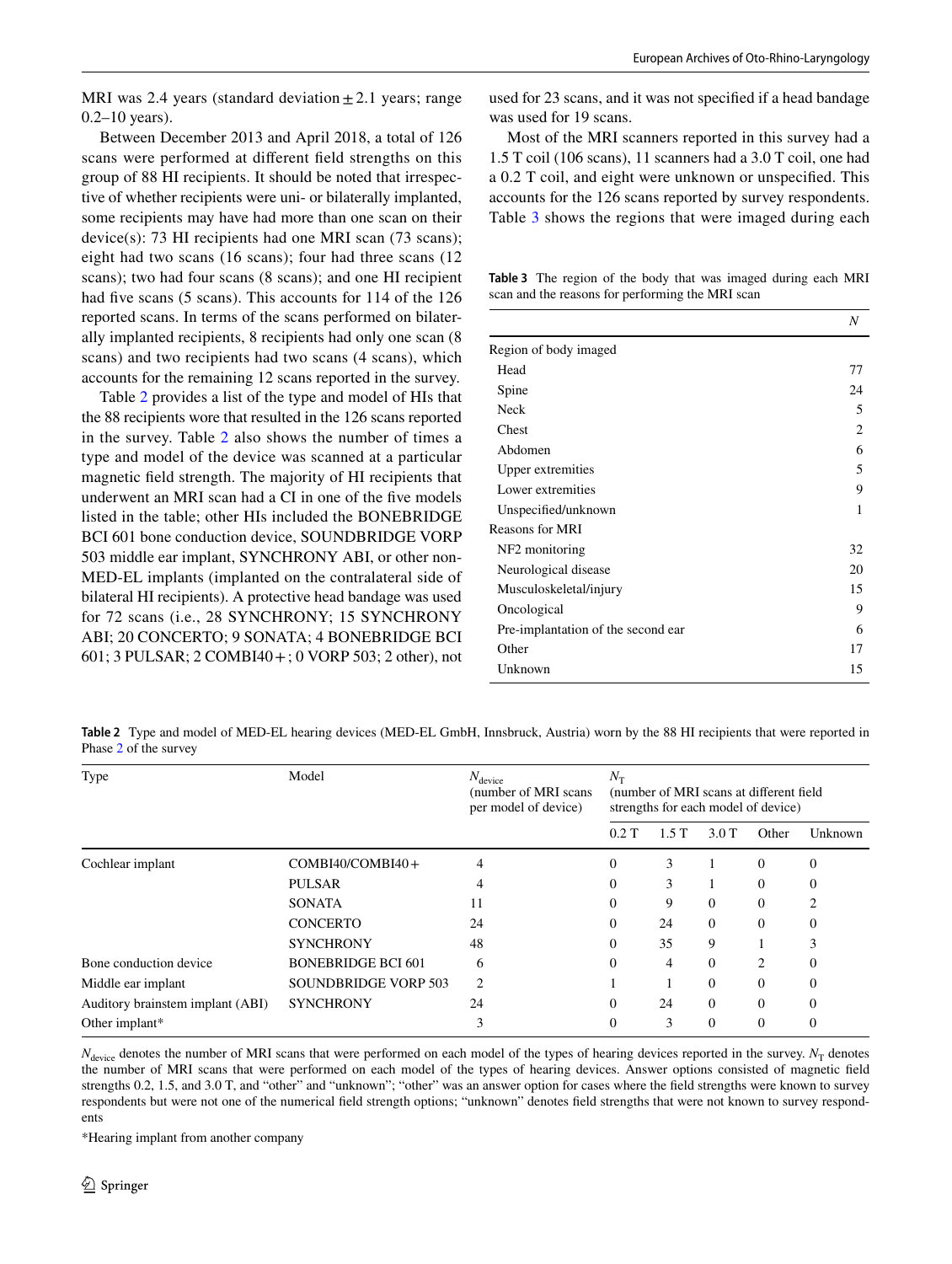MRI scan and the reasons for performing the scan. The head and spine were the bodily regions that were scanned most frequently in HI recipients, with 77 scans of the head and 24 scans of the spine reported in the survey. The main reasons for performing the MRI scans were for monitoring NF2, neurological diseases, and for musculoskeletal/injury investigations.

For MRI scans of the head region, the artefact produced by the HI still allowed for diagnosis in 12 scans and limited diagnosis in 23 scans. Diagnosis was not possible for 13 scans and it was unknown if the artefact affected the diagnosis in 29 scans. For cases where the diagnosis was not possible, either a CT scan was performed, or an MRI scan was performed using a 1.5 T scanner instead of a 3.0 T scanner. The use of a scanner with a weaker magnetic feld strength, i.e., 1.5 T instead of 3.0 T, reduced the artifact from the HI. Limited diagnosis was caused by distortion and susceptibility artefacts from the HI.

For users of the SYNCHRONY CI device, the internal magnet was only removed from one recipient prior to the MRI. In this case, the MED-EL magnet removal toolkit and non-magnetic spacer were not used. It was not reported whether the magnet was removed prior to the MRI for the other SYNCHRONY recipients.

In terms of other implants that this group of HI recipients had, it was reported that four scans were performed on three people that had another non-hearing implant. One had a hip implant (and underwent two MRI scans); one had titanium dental implants (one MRI scan); and one had an unknown additional implant (one MRI scan).

#### **Adverse events**

During two diferent MRI scanning events, HI recipients reported discomfort and unexpected sensations. Both users were bilaterally implanted. Recipient #1 wore a SONATA on the right side and a non-MED-EL implant on the left. Recipient #2 wore a PULSAR on the right side and a COMBI40+on the left. It was noted that the pain was related to the non-MED-EL side (left side) for Recipient #1, but it was not specifed if the sensations were restricted to one side or on both sides for Recipient #2. One of the scans was aborted after the discomfort was reported. All devices worked properly afterwards without any further complications.

During a 0.2 T MRI scanning event, dislocation of the floating mass transducer (FMT) was observed for one SOUNDBRIDGE VORP 503 middle ear implant recipient after the MRI was performed outside of the recommended safety policies and procedures; this implant has not been approved for a 0.2 T MRI. The user was a unilaterally implanted male adult undergoing an MRI of the head region. A head bandage was not used during the scan. The recipient also reported a lack of auditory sensations after the MRI. The recipient was later reimplanted and the implant was returned to the manufacturer for further evaluation, where it was found that there was no damage to or weakening of the FMT magnet.

No adverse events were reported during the other 123 MRI scans reported during this investigation.

#### **Discussion**

The results of Phase 1 of the survey were obtained from 26 HEARRING clinics and showed that CT and MRI were both used to image the head region of CI recipients. Twelve clinics reported that they were aware of radiologists who refused to perform an MRI on a CI recipient; however, only three clinics had a negative experience while performing an MRI on a CI recipient. It is thought that many radiology departments are unfamiliar with the diferences between the various types of HI devices and are not aware of which implants are compatible with MRI. Therefore, further information should be distributed to radiologists regarding the MRI safety and compatibility of implants from diferent manufacturers. In 19 of the 26 clinics that participated in this survey, there were no policies in place regarding the removal of the CI's internal magnet prior to MRI scanning or that CI recipients should receive a CT scan instead of an MRI scan. The results of this survey led to the development of a second survey that aimed to collect further information relating to all MED-EL HIs and to evaluate their safety and performance during an MRI scan.

Phase 2 of the survey showed that 126 MRI scans were performed on 88 HI recipients in 17 HEARRING clinics between December 2013 and April 2018. The majority of the HI recipients (73 out of 88) required only one MRI over this timeframe, however, there were some HI recipients who required up to fve scans. It is interesting to note the distribution of HI devices in terms of the number of MRI scans that were performed. Out of 123 scans that were performed on diferent types and models of MED-EL HIs, 48 scans were performed on the SYNCHRONY CI and 24 scans were performed on the SYNCHRONY ABI. The remaining 3 scans were performed on HIs from other manufacturers. The majority of scans (106 out of 126) were performed at 1.5 T. Eleven scans were performed at 3.0 T, of which 9 out of the 11 scans were performed on SYNCHRONY CI recipients. The results of our two-phase survey are thus most indicative of the frequency of use and safety of MRI scans at a feld strength of 1.5 T when the HI recipient wears either the SYNCHRONY CI or the SYNCHRONY ABI. Only one scan performed at a feld strength of 0.2 T was reported. This seems to indicate that 0.2 T MR imaging of HI recipients is no longer routinely performed.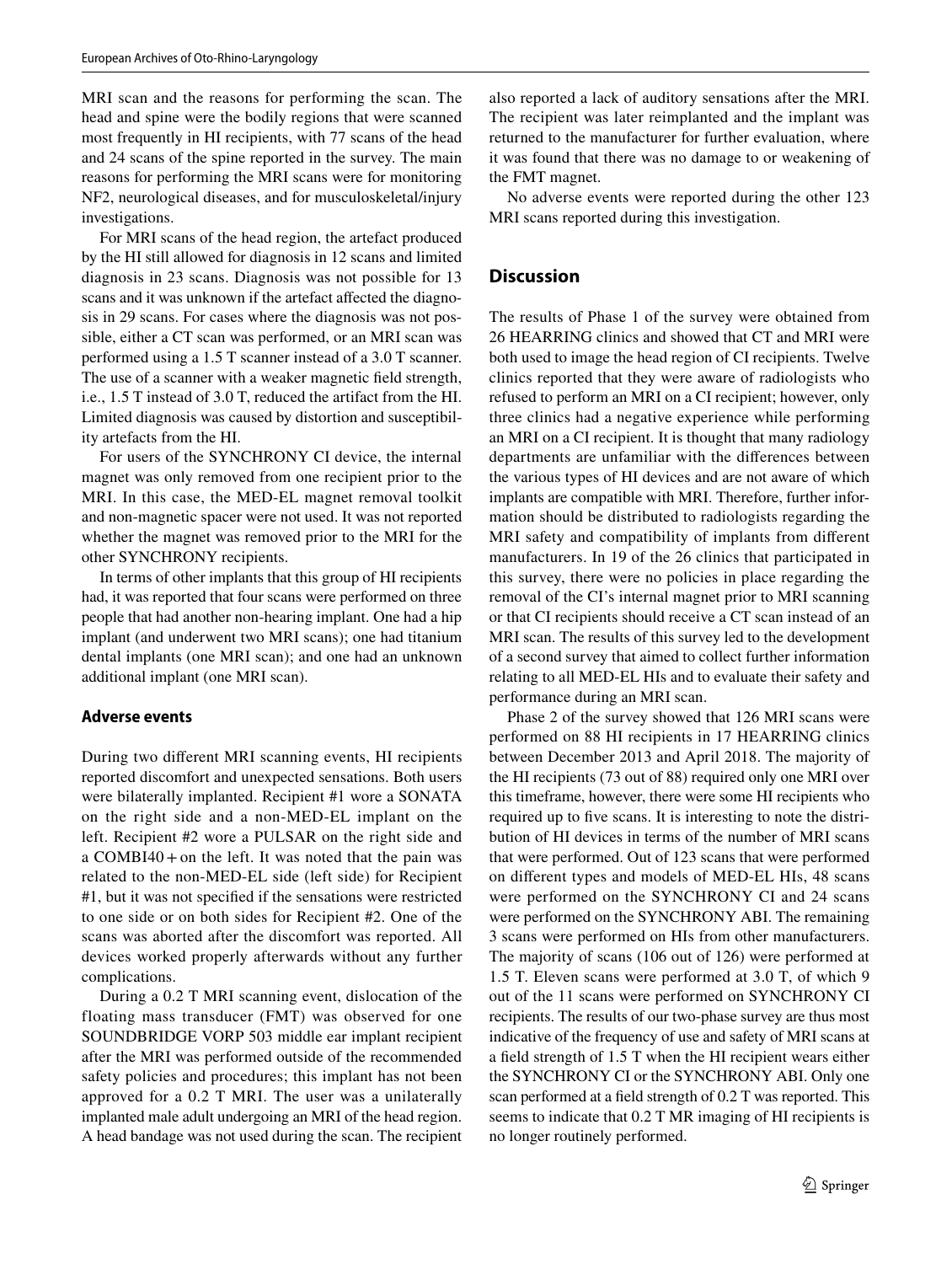A cadaveric study previously demonstrated that 25% of implants (4 out of 16) moved during a 1.5 T MRI when performed without a compressive head wrap, compared to 0 of 16 when a compressive head wrap was used [\[23\]](#page-7-15). In our survey, most of the clinics reported that they used a protective head bandage during MRI scans, even though it was not a safety requirement. Assuming that the MRI is performed according to the manufacturers' safety policies and procedures, the use of a head bandage is optional for the following MED-EL implants: SYNCHRONY, SYNCHRONY 2 (including PIN and ABI variants), SYNCHRONY ST, BONEBRIDGE BCI 601, BONEBRIDGE BCI 602, and SOUNDBRIDGE VORP 503. All other models from MED-EL require a simple elastic head bandage that should be wrapped around the head at least 3 times. The bandage should sit frmly on the head but should not cause any pain to the HI recipient.

Sixty percent of MRI scans reported in our survey were performed to image the head region, with the spine being the second most common region scanned. The distribution of MRI scans taken over various regions of the body are similar to those published by Grupe et al. [[8\]](#page-7-5) and Walker et al. [\[15](#page-7-16)]. The most common reasons to perform an MRI on a HI recipient were for monitoring NF2, neurological diseases, and for muscloskeletal/injury investigation. It is important to note that this survey only pertained to the health records of HI recipients that were available at each clinic. There may have been additional MRI scans of other body regions, such as the knee, or for unrelated conditions that were performed in outpatient centers that were not included here.

For MRI scans of the head region, the imaging artefact still allowed for a full diagnosis, or for a limited diagnosis in the majority of cases. When the diagnosis was not possible, CT imaging or MRI using a lower feld strength (i.e., 1.5 T instead of 3.0 T) were performed. Similar results have been published in other studies, including studies with HIs from other manufacturers [[12,](#page-7-17) [15](#page-7-16), [16](#page-7-8)]. The mean artefact size was previously reported as 7.43 cm along the long axis and 4.16 cm along the short axis [[19](#page-7-11)], with more pronounced artefacts observed with a 3.0 T MRI scanner in comparison to a 1.5 T MRI [[24](#page-7-18)]. For cases where MRI is required to evaluate brain pathologies on the implanted side of a HI user, it may be possible to reduce the artefact by selecting a suitable MRI sequence with an optimized set of parameters and artefact reduction sequences. If this is not sufficient and the imaging artefact still affects the diagnosis, then it is possible to surgically remove the implant magnet [[24,](#page-7-18) [25\]](#page-7-19).

The SYNCHRONY HI received a CE mark (in 2014) and FDA approval (in 2015) for use in an MRI scanner with feld strengths up to 3.0 T. There have only been a few reported cases where the removal of the internal magnet was necessary to reduce the imaging artefact [\[26](#page-7-20), [27](#page-7-21)]. To the best of our knowledge, no complications following the removal of the SYNCHRONY magnet have been reported. According to our survey respondents, the magnet was only removed from one SYNCHRONY HI recipient prior to an MRI and no adverse events were reported. This is in agreement with published reports that the freely rotating magnet in the SYNCHRONY allowed recipients to undergo an MRI without experiencing pain or discomfort, and without magnet dislocation or demagnetization, even at 3.0 T [[10,](#page-7-22) [16](#page-7-8), [28](#page-7-23)]. Nonetheless, if it is required to remove the magnet from a SYNCHRONY implant prior to an MRI (e.g., due to the presence of an imaging artefact in the region of interest), then it should be possible to do so safely [[26,](#page-7-20) [27\]](#page-7-21).

Individuals who require regular MRI surveillance of particular regions of the head should be carefully counselled prior to receiving a HI. It is recommended that individuals who require regular MRI surveillance of regions of the head should receive a HI with a removable magnet, such as the SYNCHRONY, which allows for the easier removal and reinsertion of the implant magnet. Helbig et al. [[27](#page-7-21)] reported a study involving a young child with bilateral SYNCHRONY implants. The child required magnet removal prior to an MRI so that a case of hydrocephalus could be investigated. The total time required for two surgical procedures was 1 h 45 mins or 3 h 15mins including the MRI scan; there were no complications reported during the entire procedure.

Our survey found that a large majority of MRI scans were performed on MED-EL HI recipients without any complications. There were no dislocations or weakening of the implant magnet when the MRI was performed while following MED-EL's safety policies and procedures [\[22](#page-7-14)]. Only one case was reported in our survey where a surgical procedure was required for reimplantation of a device: a recipient of the SOUNDBRIDGE VORP 503 implant was scanned with a  $0.2$  T MRI even though this middle ear implant has only been approved for use at 1.5 T and not at 0.2 T. Todt et al. reported that a 1.5 T MRI was performed on SOUND-BRIDGE VORP 503 users. All scans were performed without any degree of pain, change in pure tone audiometry results, or audio processor fttings [[34](#page-7-24)]. Several studies have documented cases in which recipients of the SOUND-BRIDGE had an MRI at a magnetic feld strength for which the SOUNDBRIDGE is not approved, yet no adverse events or complications were reported [\[16,](#page-7-8) [29](#page-7-25)–[31\]](#page-7-26). Nonetheless, there have been many reports of adverse events, where HI recipients of devices by other manufacturers experienced pain, magnet dislocations, heating of the implant, induction of electrical current that damaged or resulted in malfunctioning of the implant, or demagnetization of the internal HI magnet [[3,](#page-7-2) [12](#page-7-17), [15](#page-7-16)[–17](#page-7-7), [19](#page-7-11), [32,](#page-7-27) [33\]](#page-7-28). Having said that, there were no reports of damage to hearing nerves, loss in the ability to hear with the HI after the MRI, or long-term pain or uncomfortable sensations from any MED-EL HI recipients after the MRI in any of the clinics who completed our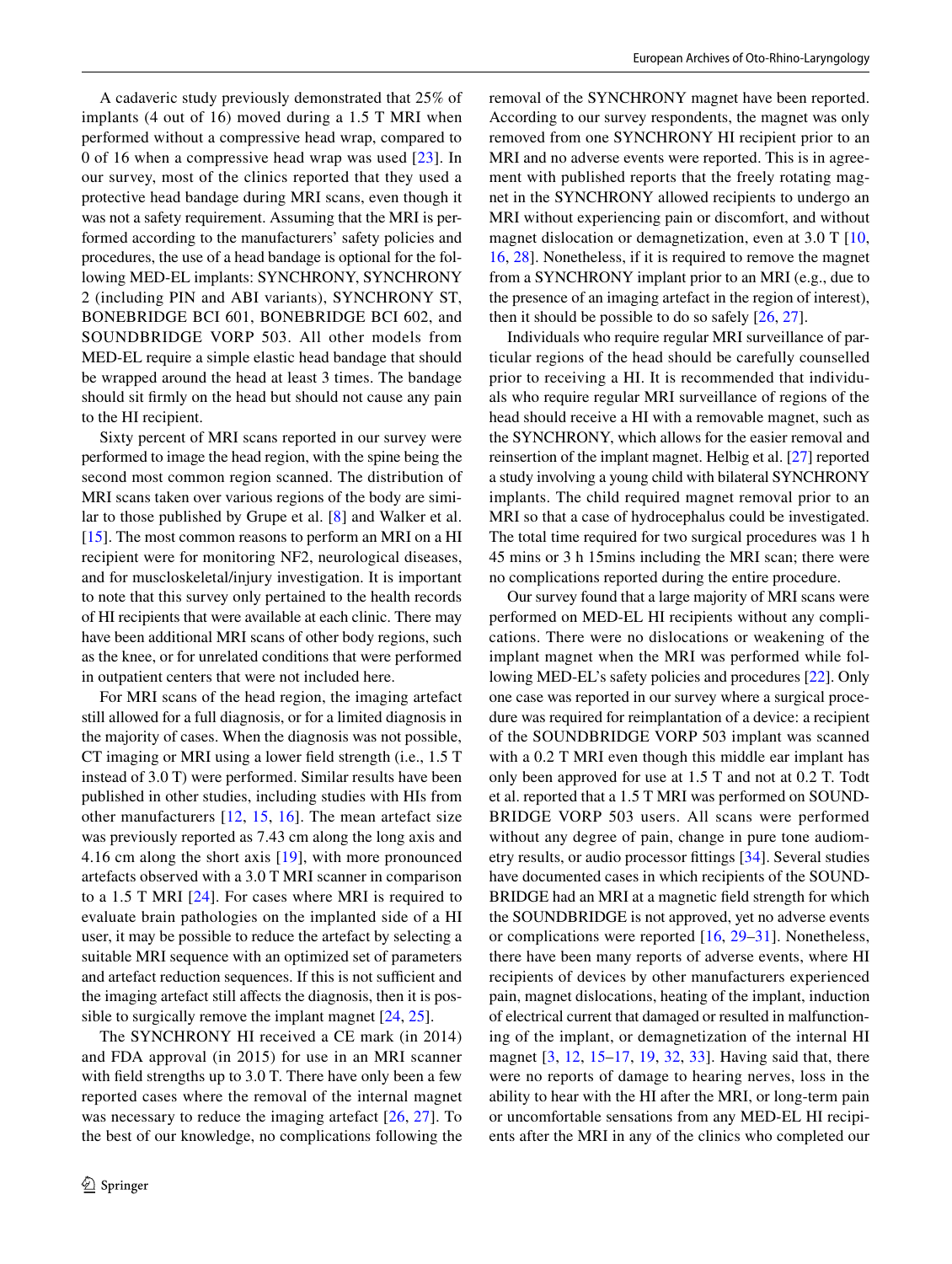survey. Previous studies reported pain as the most common complication during an MRI for HI users [\[3](#page-7-2), [8\]](#page-7-5), with clinicians often having to stop the MRI scan due to the level of pain experienced [\[19](#page-7-11)]. There were only two cases reported in our survey where the HI recipients experienced discomfort or unexpected sensations during the MRI; there were no further complications after the MRI for either of these individuals.

Many studies have been published about the outcomes of MRI in individuals with a CI from Cochlear Ltd. (Sydney, Australia), however, outcomes with CIs from other manufacturers and other HIs such as ABIs, middle ear implants, or bone conduction devices are not often reported. In our survey, we found no reports of complications with ABI devices. Only one complication was observed with a middle ear implant whereby the MRI scan was performed with a feld strength of 0.2 T, for which the implant has not received approval. Therefore, it is important for clinics and radiology departments to perform MRIs in accordance with the safety policies and procedures that have been released by each manufacturer to avoid unnecessary adverse events or additional surgical procedures for the HI recipient.

#### **Limitations and future studies**

As previously discussed, this investigation involved the distribution of surveys and the retrospective collection of data from the health records of HI recipients that were available within each HEARRING clinic, and as such, there may have been additional MRI scans performed in outpatient centers that were not included here. Furthermore, due to the nature of an investigation that relies on survey responses that are based on health records, it is possible for some inaccuracies to have been reported. The responses to our survey are indicative of the frequency of use and safety considerations pertaining to 1.5 T MRI scans that are routinely performed on recipients of SYNCHRONY CIs and SYNCHRONY ABIs. Only a small number of responses pertained to feld strengths other than 1.5 T (in particular, 0.2 T and 3.0 T), other MED-EL devices, and devices from other manufacturers. Thus, we cannot draw any reliable conclusions on those scenarios based on the survey responses that were collected. Nonetheless, the data obtained is still valuable and useful for developing strategies to create greater awareness of the safety issues relating to MRI scanning of HI recipients: the data is indicative of where radiology departments might lack the knowledge and experience in performing MRIs at different feld strengths on diferent types of HIs from diferent manufacturers. Three survey responses selected the feld strength option "Other", which indicated that it was known to the survey respondent that the feld strength used was other than the answer options 0.2, 1.5, and 3.0 T. It would have been of interest to know what those feld strengths were and what the radiologists' reasons were for scanning at those feld strengths. This raises the question of the routine use of other feld strengths, particularly those between 1.5 and 3.0 T (e.g., 2.5 T), and radiologists' knowledge, experience, and confdence in MR imaging of HI recipients at those feld strengths. Survey design should therefore provide respondents with the possibility to elaborate on their answers as much as possible.

Future studies might consider investigating the ability to visualize the internal acoustic canal, cerebellopontine angle, or other features of the inner ear from an MRI scan of a HI recipient—this would be particularly interesting when following individuals with vestibular schwannomas or NF2. Small studies have been performed on this topic [[35](#page-7-29)], but a large-scale study covering a wide range of HIs would be invaluable.

## **Conclusion**

The safety of the HI recipient during an MRI scan is a priority for clinics across the world. Results of this survey, which was conducted in two phases, found that individuals with either the SYNCHRONY CI or SYNCHRONY ABI, both devices manufactured by MED-EL, can safely undergo an MRI at a field strength of 1.5 T provided that the scan is performed according to the manufacturer's safety policies and procedures. Therefore, radiology departments should become familiar with these and be willing to perform an MRI on a SYNCHRONY CI or ABI recipient when required.

**Supplementary Information** The online version contains supplementary material available at<https://doi.org/10.1007/s00405-020-06525-3>.

**Acknowledgements** We would like to thank Dr. Ilona Anderson (MED-EL) for helping to organise this study and Laura Kerr (MED-EL) for her medical writing services on a version of this manuscript. The authors also thank Wilnelia Adams (MED-EL) for her medical writing services and review of the manuscript.

#### **Compliance with ethical standards**

**Conflict of interest** All authors are members of the HEARRING Group, which is supported by MED-EL GmbH.

**Ethical approval and informed consent** Ethics committee approval and informed consent were not sought because no personal data was gathered in this survey.

**Open Access** This article is licensed under a Creative Commons Attribution 4.0 International License, which permits use, sharing, adaptation, distribution and reproduction in any medium or format, as long as you give appropriate credit to the original author(s) and the source, provide a link to the Creative Commons licence, and indicate if changes were made. The images or other third party material in this article are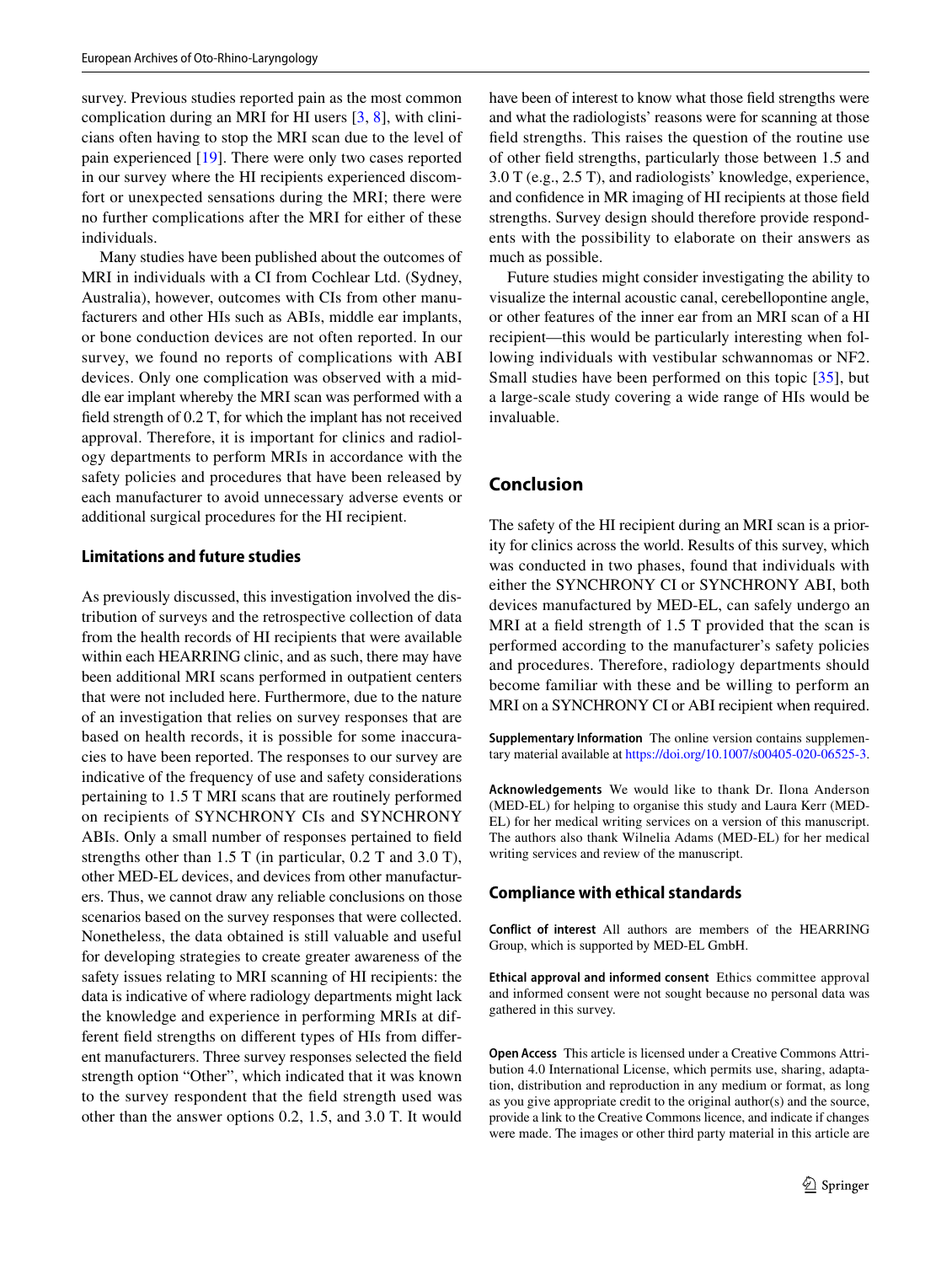included in the article's Creative Commons licence, unless indicated otherwise in a credit line to the material. If material is not included in the article's Creative Commons licence and your intended use is not permitted by statutory regulation or exceeds the permitted use, you will need to obtain permission directly from the copyright holder. To view a copy of this licence, visit <http://creativecommons.org/licenses/by/4.0/>.

# **References**

- <span id="page-7-0"></span>1. Currie S, Hoggard N, Craven I, Hadjivassiliou M, Wilkinson I (2013) Understanding MRI: basic MR physics for physicians. Postgrad Med J 89(1050):209–223
- <span id="page-7-1"></span>2. OECD (2019) Magnetic resonance imaging (MRI) exams (indicator). doi:<https://doi.org/10.1787/1d89353f-en>(Accessed on 23 July 2019).
- <span id="page-7-2"></span>3. Srinivasan R, So C, Amin N, Jaikaransingh D, D'Arco F, Nash R (2019) A review of the safety of MRI in cochlear implant patients with retained magnets. Clin Radiol. [https://doi.org/10.1016/j.crad.](https://doi.org/10.1016/j.crad.2019.06.011) [2019.06.011](https://doi.org/10.1016/j.crad.2019.06.011)
- <span id="page-7-3"></span>4. Kamel I, Merkle E (2011) Body MR imaging at 3 Tesla. Cambridge University Press, Cambridge, United Kingdom
- 5. Weishaupt D, Köchli V, Marincek B (2006) How does MRI work?: an introduction to the physics and function of magnetic resonance imaging. Springer-Verlag, Berlin, Heidelberg
- 6. Bushong S, Clarke G (2014) Magnetic resonance imaging: physical and biological principles. Mosby, United States
- <span id="page-7-4"></span>7. Pooley R (2005) AAPM/RSNA Physics tutorial for residents: fundamental physics of MR imaging. Radiographics 25(4):1087–1099
- <span id="page-7-5"></span>8. Grupe G, Wagner J, Hofmann S, Stratmann A, Mittmann P, Ernst A et al (2017) Prevalence and complications of MRI scans of cochlear implant patients (English version). HNO 65(Suppl. 1):35–40
- <span id="page-7-6"></span>9. Hochmair E (2001) Invited editorial MRI safety of Med-El C40/ C40+ cochlear implants. Cochlear Implants Int 2(2):98–114
- <span id="page-7-22"></span>10. Todt I, Tittel A, Ernst A, Mittmann P, Mutze S (2017) Pain free 3 T MRI scans in cochlear implantees. Otol Neurotol 38(10):e401–e404
- <span id="page-7-9"></span>11. Todt I, Wagner J, Goetze R, Scholz S, Seidl R, Ernst A (2011) MRI Scanning in patients implanted with a vibrant soundbridge. Laryngoscope 121(7):1532–1535
- <span id="page-7-17"></span>12. Majdani O, Leinung M, Rau T, Akbarian A, Zimmerling M, Lenarz M et al (2008) Demagnetization of cochlear implants and temperature changes in 3.0T MRI environment. Otolaryngol Head Neck Surg 139:833–839
- 13. Majdani O, Rau TS, Götz F, Zimmerling M, Lenarz M, Lenarz T et al (2009) Artifacts caused by cochlear implants with nonremovable magnets in 3T MRI: phantom and cadaveric studies. Eur Arch Otorhinolaryngol 266(12):1885–1890
- 14. Dubrulle F, Sugana Iancu A, Vincent C, Tourrel G, Ernst O (2013) Cochlear implant with a non-removable magnet: preliminary research at 3-T MRI. Eur Radiol 23:1510–1518
- <span id="page-7-16"></span>15. Walker B, Norton S, Phillips G, Christianson E, Horn D, Ou H (2018) Comparison of MRI in pediatric cochlear implant recipients with and without retained magnet. Int J Pediatr Otorhinolaryngol 109:44–49
- <span id="page-7-8"></span>16. Shew M, Wichova H, Lin J, Ledbetter L, Staecker H (2019) Magnetic resonance imaging with cochlear implants and auditory brainstem implants: are we truly practicing MRI safety? Laryngoscope 129(2):482–489
- <span id="page-7-7"></span>17. Hassepass F, Stabenau V, Arndt S, Beck R, Bulla S, Grauvogel T et al (2014) Magnet dislocation: an increasing and serious complication following MRI in patients with cochlear implants. Rofo 186(7):680–685
- <span id="page-7-10"></span>18. Pross S, Ward B, Sharon J, Weinreich H, Aygun N, Francis H (2017) A prospective study of pain from magnetic resonance imaging with cochlear implant magnets in situ. Otol Neurotol 39:e80–e86
- <span id="page-7-11"></span>19. Kim B, Kim J, Park J, Kim S, Kim H, Choi J (2015) Adverse events and discomfort during magnetic resonance imaging in cochlear implant recipients. JAMA Otolaryngol Head Neck Surg 141(1):45–52
- <span id="page-7-12"></span>20. Theunisse H, Pennings R, Kunst H, Mulder J, Mylanus E (2018) Risk factors for complications in cochlear implant surgery. Eur Arch Otorhinolaryngol 275(4):895–903
- <span id="page-7-13"></span>21. Gardner P, Shanley R, Perry B (2018) Failure rate in pediatric cochlear implantation and hearing results following revision surgery. Int J Pediatr Otorhinolaryngol 111:13–15
- <span id="page-7-14"></span>22. Important Safety Information Innsbruck, Austria: MED-EL Medical Electronics; 11 May 2020. Available from: [https://www.medel.](https://www.medel.com/important-safety-information) [com/important-safety-information](https://www.medel.com/important-safety-information).
- <span id="page-7-15"></span>23. Gubbels S, McMenomey S (2006) Safety study of the cochlear nucleus 24 device with internal magnet in the 1.5 Tesla magnetic resonance imaging scanner. Laryngoscope 116(6):865–871
- <span id="page-7-18"></span>24. Wagner F, Wimmer W, Leidolt L, Vischer M, Weder S, Wiest R et al (2015) Signifcant artifact reduction at 1.5T and 3T MRI by the use of a cochlear implant with a removable magnet: an experimental human cadaver study. PLoS ONE 10(7):e0132483
- <span id="page-7-19"></span>25. Wimmer W, Caversaccio MD, Kompis M (2015) Speech intelligibility in noise with a single-unit cochlear implant audio processor. Otol Neurotol 36(7):1197–1202
- <span id="page-7-20"></span>26. Wieser S, Igerc I, Hausegger K, Eckel H (2018) Worldwide 1st MED-EL Mi1200 SYNCHRONY cochlear implant magnet removal for MRI image artifact reduction. Otolaryngol Case Reports 9:41–44
- <span id="page-7-21"></span>27. Helbig S, Stöver T, Burck I, Kramer S (2017) Cranial MRI in a young child with cochlear implants after bilateral magnet removal. Int J Pediatr Otorhinolaryngol 103:1–4
- <span id="page-7-23"></span>28. Todt I, Rademacher G, Grupe G, Stratmann A, Ernst A, Mutze S et al (2018) Cochlear implants and 1.5 T MRI scans: the efect of diametrically bipolar magnets and screw fxation on pain. J Otolaryngol Head Neck Surg 47(1):11
- <span id="page-7-25"></span>29. Schmerber S, Reyt S, Lavielle J (2003) Is magnetic resonance imaging still a contraindication in cochlear-implanted patients? Eur Arch Otorhinolaryngol 260(6):293–294
- 30. Baumgartner W, Youssefzadeh S, Hamzavi J, Czerny C, Gstoettner W (2001) Clinical application of magnetic resonance imaging in 30 cochlear implant patients. Otol Neurotol 23:818–822
- <span id="page-7-26"></span>31. Crane B, Gottschalk B, Kraut M, Aygun N, Niparko J (2010) Magnetic resonance imaging at 1.5 T after cochlear implantation. Otol Neurotol 31(8):1215–1220
- <span id="page-7-27"></span>32. Deneuve S, Loundon N, Leboulanger N, Rouillon I, Garabedian E (2008) Cochlear implant magnet displacement during magnetic resonance imaging. Otol Neurotol 29:789–790
- <span id="page-7-28"></span>33. Broomfeld S, Da Cruz M, Gibson W (2013) Cochlear implants and magnetic resonance scans: a case report and review. Cochlear Implants Int 14(1):51–55
- <span id="page-7-24"></span>34. Todt I, Mittmann P, Ernst A, Mutze S, Rademacher G (2018) In vivo experiences with magnetic resonance imaging scans in vibrant soundbridge type 503 implantees. J Laryngol Otol 132(5):401–403
- <span id="page-7-29"></span>35. Walton J, Donnelly NP, Tam YC, Joubert I, Durie-Gair J, Jackson C et al (2014) MRI without magnet removal in neurofbromatosis type 2 patients with cochlear and auditory brainstem implants. Otol Neurotol 35(5):821–825

**Publisher's Note** Springer Nature remains neutral with regard to jurisdictional claims in published maps and institutional affiliations.